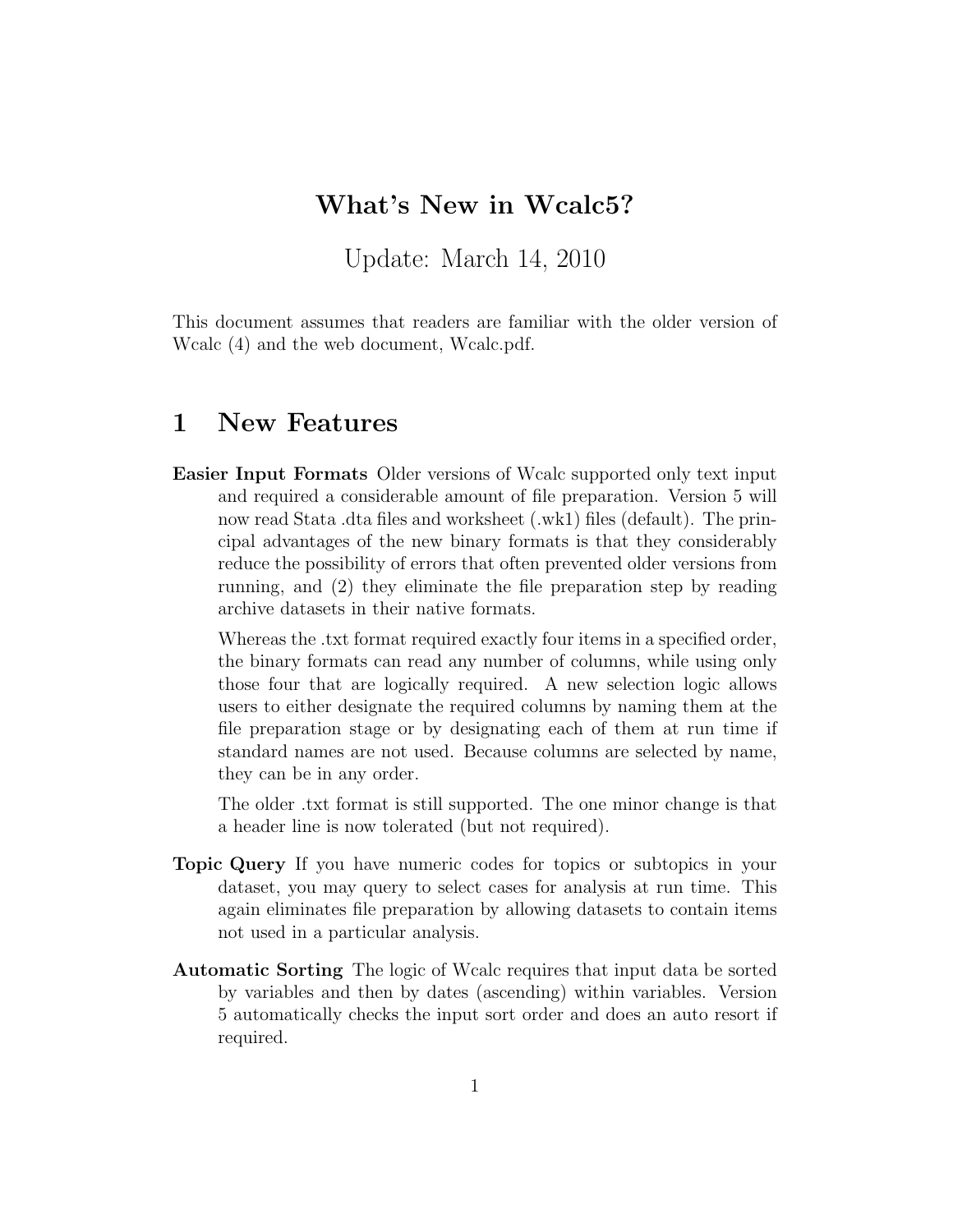Bug Fixes Known bugs in version 4 have been fixed. These include printing issues in output files and a failure, under some circumstances, to read the last record in a file.

The documentation files, formerly named .rpt is now .log, a more standard usage.

## 2 Binary Input

ASCII text input is an extremely limiting format. To read correctly it requires that the user prepare a file containing exactly four items per line in the required order. This process is both tedious and error prone.

The logic of binary input is to allow any number of columns (.wk1) or variables (.dta) to be read, from which the four to be used are selected at run time. Rather than specify the order of input variables, as in the text version, for binary files the header (in worksheets) or variable name (in dta files) defines contents. The program looks for "variable" or "varname" to define the column of variable names. A variable (or column) named "date" defines the date item. "Value" or "index" define the column of numeric values, and "n" or "ncases" defines the column with sample size information. Header names are not case sensitive, so varname  $=$  VARNAME  $=$  Varname all point to the same column.

If any of the four standard headers is not found at run time, the program provides a numbered list of headers in the file and prompts the user to select the appropriate ones.

# 3 Topic Query

The query facility permits selecting a subset of a data file defined by content at run time. (This operates independently from selection by date, which has always been part of Wcalc. Thus one may select by topic, by date, by both, or by neither.) This permits selection from data files containing materials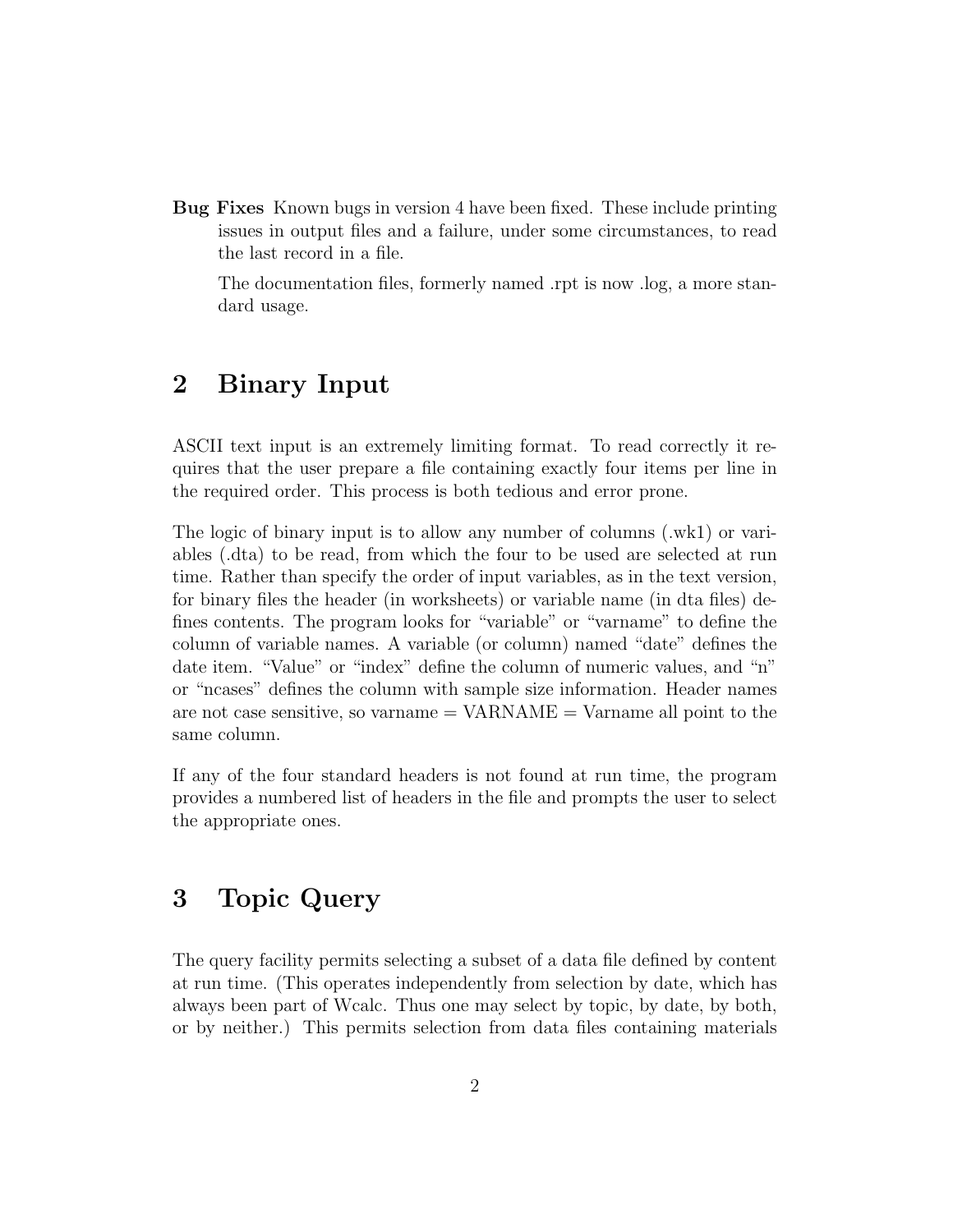not wanted for a particular analysis.

Query assumes that a file contains a column of content codes. And so the task of the user is specify which column that is and then what the selection criterion is.

Example: mycode=13 (where mycode is a column header in the file). The query prompt is below:

```
Case Selection:
Enter a selection criterion of the form VARNAME OPERATOR VALUE,
where (1) VARNAME is one of the column names above,
(2) OPERATOR is one these 6: \langle , \rangle, \langle = , \rangle = , =, or \langle >(3) VALUE is a number.
Example: topic<10
Conditions may also be joined with the boolean operators AND and OR as in:
topic=1 and subtopic<3
Specifications are not case sensitive.
Specify a condition for selection
```
Query is not available for .txt file input.

#### 4 Auto Sorting

The logic of Wcalc requires that records be sorted by variable name, and within that, by date (ascending). (Variables can be in any order.) In older versions of Wcalc that required that the user perform the sort as part of file preparation. Failure to sort correctly produced nonsense analyses. On input Wcalc5 detects the actual sort ordering of the file. If it does not comply with the dates within variables requisite, the file is automatic resorted to be in